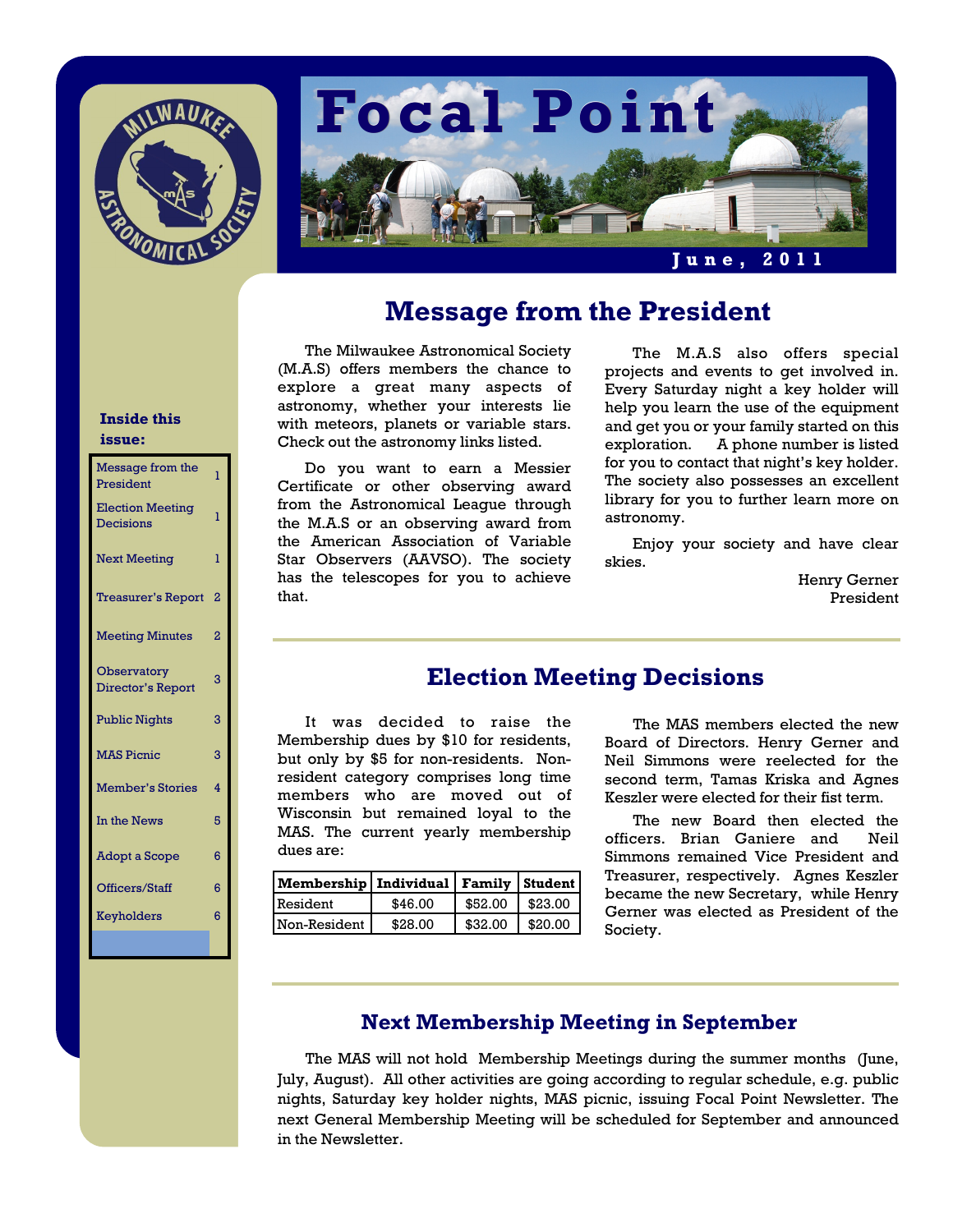# **Treasurer's Report**

In spite of the weather this spring we have brought in about \$200 in parking donations. It seems we are able to entice the astronomically interested with our talks in spite of the clouds. We have also received donations from Gerry Samolyk and a donation from the General Electric Foundation in response to a donation from Bernie Sanders. I would like to remind those of you who are inclined to donate to also check with your employer. Many companies have matching donation programs that could add a little bit more value to your dollar.

 Donation of time is always valuable, particularly so when Chris Hesseltine took some of our mirrors to an optical facility in Iowa where he was visiting over the holiday. The money saved in shipping helped pay to recoat the mirror set for one of our loaner scopes. And as a final note, Dan Yanko came through with a few extra sawbucks from calendar sales. Thank you all for your contributions.

 Those of you in need of realuminizing their personal mirrors, the MAS has received coupons from Optical Mechanics of Iowa City for 10% of their coating services. This discount is only available to members of the MAS. A hand-full of coupons have been left near the log book in the office of "Z."

 We have a checking account balance of  $$3,545.31$  as of June  $13<sup>th</sup>$ . The Albrecht fund for the dark sky site sits at \$7,887.02.

> Respectfully Submitted, Neil Simmons, Treasurer

# **Membership Meeting Minutes**

Held on May 20<sup>th</sup> at MAS Observatory, New Berlin.

The meeting was called to order at 8:35 PM by Vice President, Brian Ganiere. Nineteen members were present. A motion was made by Gerry Samolyk, and seconded, to declare a quorum. The motion carried.

**Minutes** of the April 15<sup>th</sup> General Meeting were read and approved.

The **Treasurer's Report** was given by Treasurer, Neil Simmons. Copy attached.

The **Observatory Director's Report** was given by Director, Gerry Samolyk. He mentioned that the "A" scope and "B" scope mirrors are going to be coated. The "Z" scope drive now appears to be functioning. Work crews organized by Russell Chabot have completed the widening of the parking lot. The lawn tractor is up and running and Gerry has cut the grass twice.

**Correspondence** - Dan Yanko reminded us that the deadline for renewal of Astronomical League membership is mid June. The cost is \$7.50. Tamas Kriska mentioned that we are invited to a Madison Astronomical Society event. Details will be given in the Focal Point.

#### There was no **Old Business**

**New Business** - Neil spoke to the need for a \$10 dues increase which the Board had approved at it's February meeting. He said the increase will not cover all of our expenses but just the ones we need to exist.

A motion was made by Gerry Samolyk, and seconded, that we raise dues by \$10 for resident memberships, but to raise the dues by only \$5 for those in the non-resident individual and family categories, and that the non-resident student category should be raised to \$20.

A motion to amend was made by Dan Yanko, and seconded, to increase the dues by \$10 for all membership categories, as proposed during the February Board meeting. The motion to amend was lost, the original motion carried.

**Elections** - The MAS election results are as follows:

Four Board positions - Henry Gerner, Tamas Kriska, Agnes Keszler and Neil Simmons

Secretary - Agnes Keszler, Treasurer - Neil Simmons, Vice President - Brian Ganiere, President - Henry Gerner

**Announcements** - Our next Public Night will be held at the observatory on May  $27<sup>th</sup>$ . The topic will be, "Saturn's Rings". We are in need of volunteers. Neil advised that "B" scope not be used during the upcoming Public Night as the mirror is going to be re-aluminized. Also, the ladder in "B" dome is not to be moved.

The meeting was adjourned at 9:12 PM

Respectfully Submitted,

Lana Silke, Secretary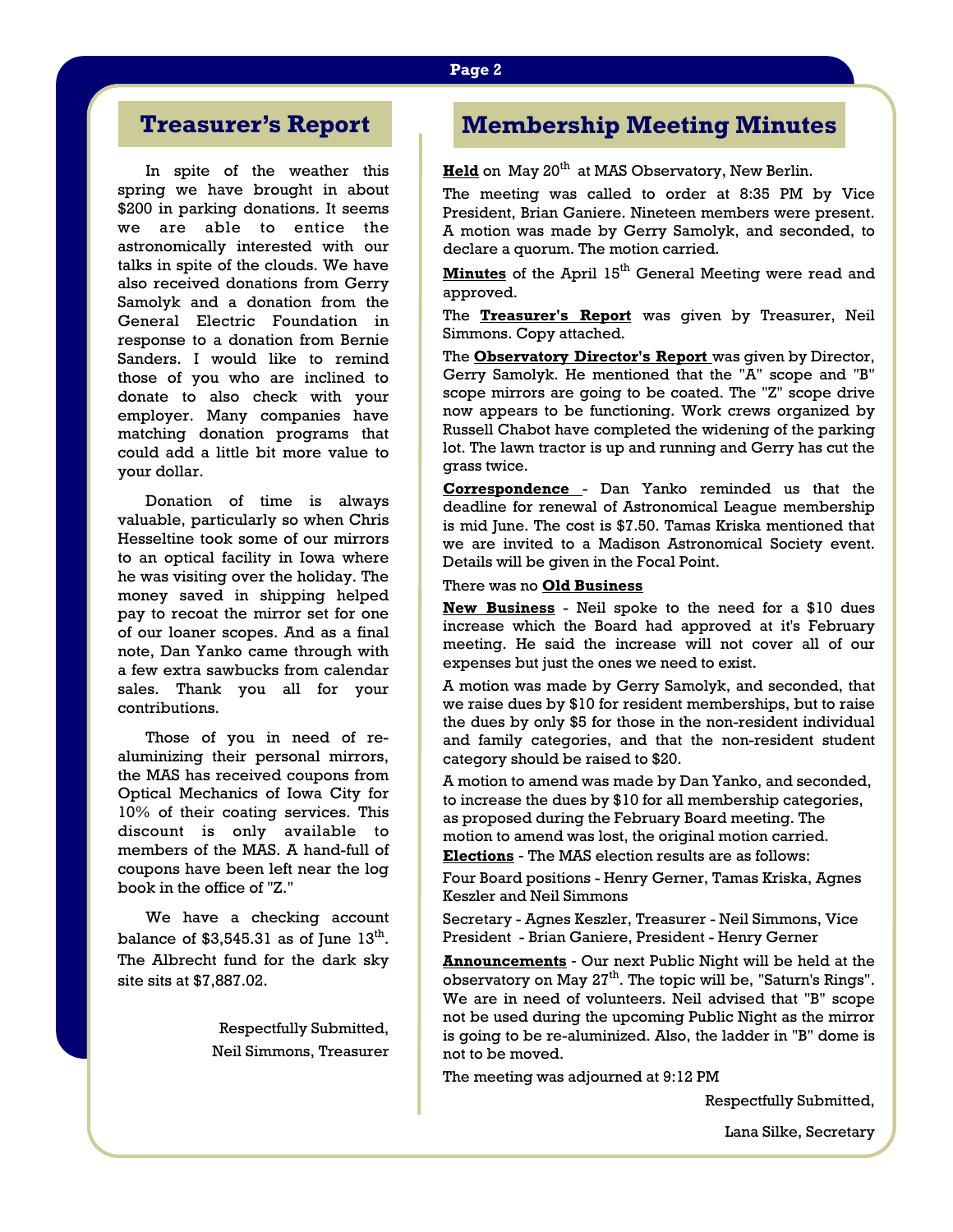# **Observatory Director's Report**

 The mirrors for the following telescopes were taken in for re-coating by Chris Hesseltine: A scope, B scope, and one of the 8" loaner scopes. The mirrors for A and B were done the same day and Chris brought them back; the 8" will be shipped back when done.

 The B scope mirror has been installed and culminated by Neil Simmons. That scope is back in service. The A scope mirror is still in the box, as of yet nobody has "adopted" the A scope.

 In preparation for our public observing of the Sun on 24 June, a few trees have been topped to improve the horizon for B scope. We typically use our objective filter on that scope for public Sun observing. The filter housing is a bit oversized for the B scope tube so some foam shims are required to center the filter. It may be a good idea to tape the filter to the tube to make sure it does not fall off during viewing. Also,

make sure to cover the objective of the finder. We need to make sure that none of our visitors look at the Sun thru the finder.

 Neil received an email regarding a possible dark sky observing site that may be available for purchase located on Tower road near Palmyra. Neil, Scot, and myself have each taken a look at the property. There are a number of issues that need to be resolved before we can consider this land. So far no price has been discussed.

 Two weeks ago, Jill Roberts dumped a large pile of yard waste in the west parking lot at the observatory. I have not had a chance to ask her when she plans to clean this up but she needs to get that done soon so we have maximum parking available for our next public night.

Respectfully Submitted,

Gerry Samolyk, Observatory Director

#### **Public Observing Nights**

 The third Public Observing Night was held with moderate turnout. Despite the cloudy sky 25-30 enthusiastic guests showed up. Brian gave a presentation about the Saturn. It was not possible to do any observations, but the visitors were given a tour of the Observatory. We collected \$50 from parking fee (\$5/car) for the MAS.

| <b>2011 Public Observing Nights</b> |                               |  |
|-------------------------------------|-------------------------------|--|
| April 8                             | The Moon                      |  |
| May 6                               | Eta Aquarid Meteors           |  |
| May 27                              | Saturn's Rings                |  |
| Tune 24                             | <u>The Sun &amp; Sunspots</u> |  |
| August 19                           | The Milky Way Galaxy          |  |
| September 23                        | Galaxies                      |  |
| October14                           | The Fall Constellations       |  |

 The fourth public observing night is scheduled for June  $24^{th}$  at 6:00PM at the MAS Observatory. Topic: **The Sun & Sunspots**. The kind help of MAS members during the night is encouraged and highly appreciated.

#### **Annual MAS Picnic**

 The Milwaukee Astronomical Society is organizing the Annual Picnic for MAS members and their guests. The event will be held on July 30<sup>th</sup>, 4:00pm at the MAS Observatory in New Berlin. Beverages and charcoal grills will be provided, the members should bring the food. We will do observing that evening weather permitting. More details will be announced as they become available

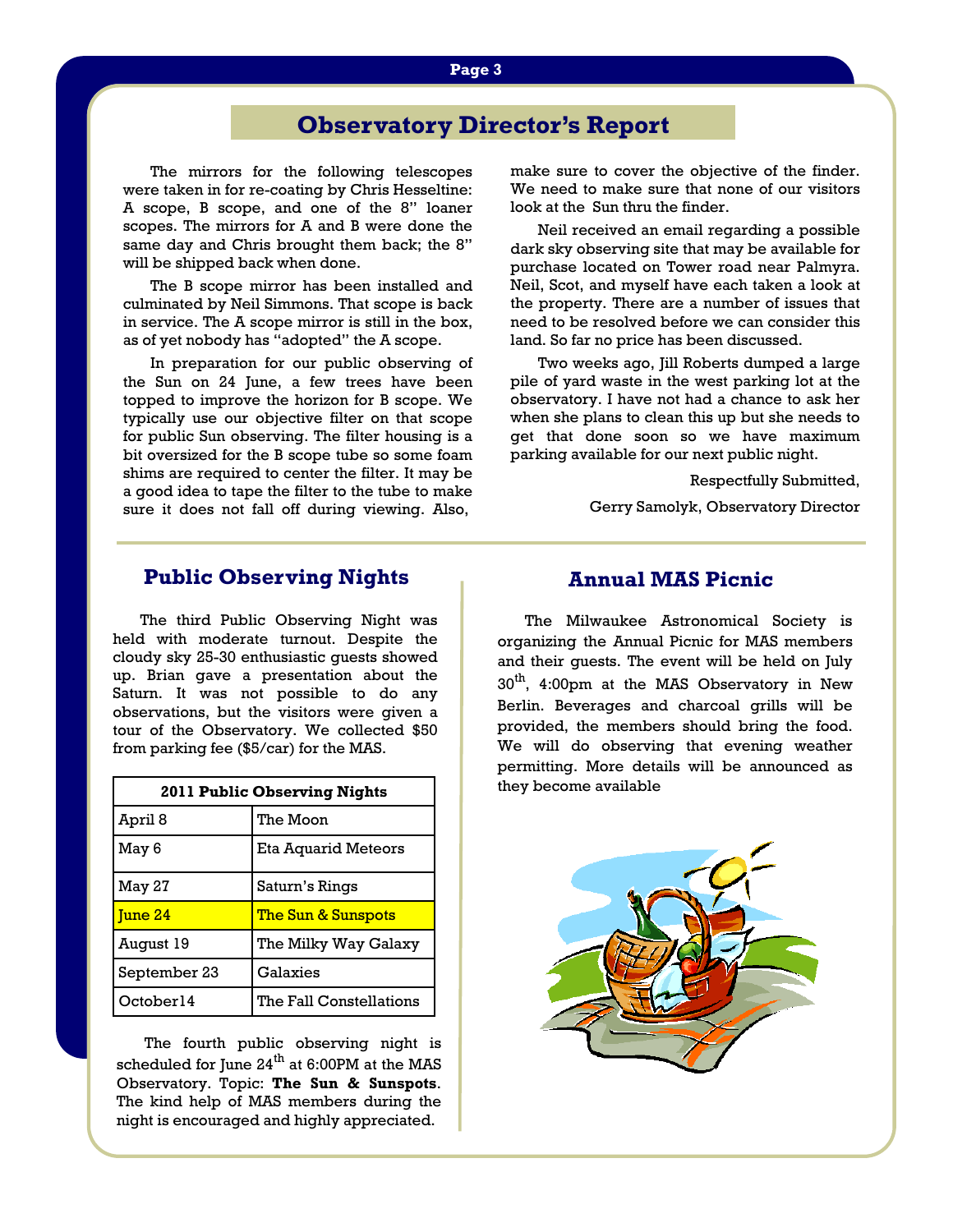# **Member's Stories**

### **Remote Imaging Part 2: How it works**

In the previous article, I covered the background on remote imaging. Here, I'd like to talk more about the specifics. Say, you want to image M81, and this is a suitable night for this object, in terms of local weather, and height of object above horizon. You can verify the weather by checking the clear sky clock for that site, plus checking out the constantly updated weather webcam.

computer for further processing. When your session is complete, the telescopes "parks", and is available to the next person.

 I generally plan for multiple imaging possibilities, so that if a scope I planned on using is in use, and am ready to go ahead with plan 'B'. Generally there are always some wide angle, and some smaller field

 GRS (Global Rental Scopes) has set up and intuitive and easy to use interface for allowing you to control the telescopes, and monitor what is going on at all times. When you start your run, you enter your target object, and the number of exposures with or without filters, and select binning options, then click on the start imaging box.

 Once you start your image, you go click on the monitor system



objects on my 'to do' list for a given time. M y g e n e r a l experience, plus what I have learned for others, is that taking longer exposure sequences is better. That is, you will generally get much higher quality images with six 10 minute shots than with thirty 2 minute shots. You have to balance your desire for better images and longer exposures, of course, against cost of equipment rental. Generally, I will have about 2 hours of exposures per object. With star only objects, such as globulars, a much

**M45**, Takahashi FSQ-106 refractor, SBIG STL-11000M camera, L channel: 8 x 6 minutes, binned 1:1, R, G, B channels 4 x 5 minutes, binned 2:2. Total exposure 2 hrs.

box. This will show you exactly what is happening: the scope slews to object, optimizes focus, selects guide star, tracks, and begins imaging. As each image is completed, a partially processed image goes to the system monitor screen, so you can immediately see what your results are. It is very cool to see your first images appear, having been obtained from perhaps thousands of miles away. This is, after all, what professional astronomers do.

 If the weather suddenly gets bad, or it gets very windy, the session would be terminated and the roof would close. The system/equipment would reopen later when weather improved. This only happened to me once. Also, if you get your first image back, and for some reason you don't want to continue, you can terminate this session, and start another session later.

 After you have completed your session, you will get an email detailing the charges to your account for the rental, and your images will be available via an FTP application. You will be provided with unaltered and fully reduced (bias, dark frame, flat field subtracted) FIT files. You can them copy these to your own shorter exposure is fine. Galaxies and nebula require the longer exposures for the faint outer reaches.

 The mechanics of getting the data, I think, are not that difficult. The real skill is in processing these images. There is a lot of data that is hidden in the images that quality processing can reveal. Many times the detail you want in a galaxy, for example, is hidden in a relatively small range of the data you get back. The skill is being able to pull this out of the raw data. I have friends that can help with issues regarding processing, if I get stuck. I have started a log for my experiences, going back a few years now, for what works and what doesn't, both with imaging and image processing. I found this to be very helpful.

 This journey has been very rewarding for me. I can image details in distant galaxies that no telescope could ever show. Just as vacation pictures provide a record of your travels, these astronomical images for me are the record of my travels through the universe, and of journeys that I will never tire of making.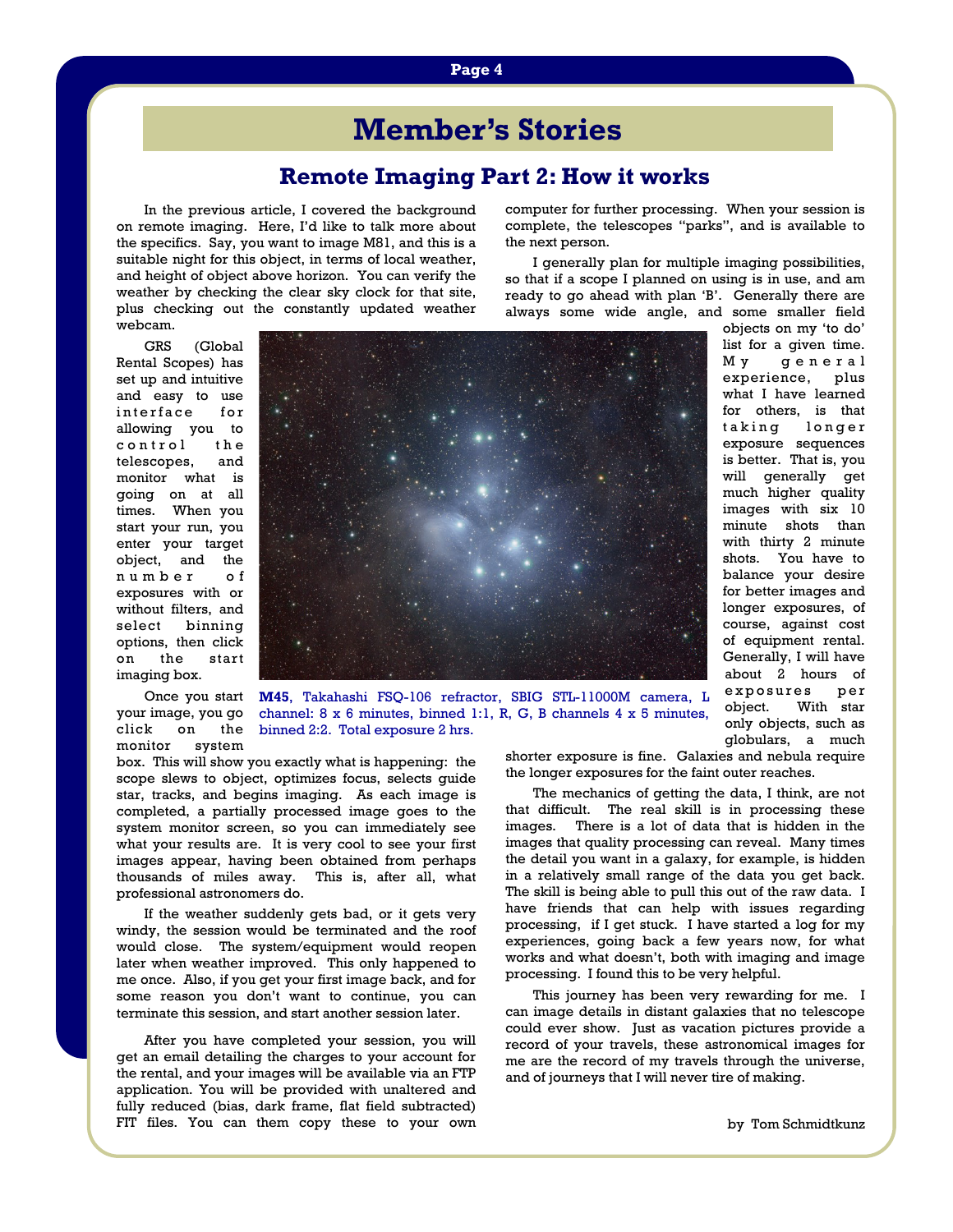# **In the Astronomical News**

## **Free-Floating Planets May Be More Common Than Stars**

Astronomers have discovered a new class of Jupiter-sized planets floating alone in the dark of space, away from the light of a star.

 The discovery is based on a joint Japan-New Zealand survey that scanned the center of the Milky Way galaxy during 2006 and 2007, revealing evidence for up to 10 free-floating planets roughly the mass of Jupiter.

 The discovery indicates there are many more free-floating Jupiter-mass planets that can't be seen. The team estimates there are about twice as many of them as stars. This would add up to hundreds of billions of lone planets in our Milky Way galaxy alone.

 "Our survey is like a population census," said David Bennett, a NASA and National Science Foundation-funded co-author of the study from the University of Notre Dame in South Bend, Ind. "We sampled a portion of the galaxy, and based on these data, can estimate overall numbers in the galaxy."

 The study, led by Takahiro Sumi from Osaka University in Japan, appears in the May 19 issue of the journal Nature.

 Previous observations spotted a handful of free-floating, planet-like objects within starforming clusters, with masses three times that of Jupiter. But scientists suspect the gaseous bodies form more like stars than planets. These small, dim orbs, called brown dwarfs, grow from collapsing balls of gas and dust, but lack the mass to ignite their nuclear fuel and shine with starlight. It is thought the smallest brown dwarfs are approximately the size of large planets.

 On the other hand, it is likely that some planets are ejected from their early, turbulent solar systems, due to close gravitational encounters with other planets or stars. Without a star to circle, these planets would move through the galaxy as our sun and other stars do, in stable orbits around the galaxy's center. The discovery of 10 free-floating Jupiters supports the ejection scenario, though it's possible both mechanisms are at play.

 The survey, the Microlensing Observations in Astrophysics (MOA), is named in part after a



This artist's conception illustrates a Jupiter-like planet alone in the dark of space, floating without a parent star. Image Credits: NASA/JPL-Caltech

giant wingless, extinct bird family from New Zealand called the moa. A 5.9-foot (1.8-meter) telescope at Mount John University Observatory in New Zealand is used to regularly scan the copious stars at the center of our galaxy for gravitational microlensing events. These occur when something, such as a star or planet, passes in front of another, more distant star. The passing body's gravity warps the light of the background star, causing it to magnify and brighten. Heftier passing bodies, like massive stars, will warp the light of the background star to a greater extent, resulting in brightening events that can last weeks. Small planet-size bodies will cause less of a distortion, and brighten a star for only a few days or less.

 A second microlensing survey group, the Optical Gravitational Lensing Experiment (OGLE), contributed to this discovery using a 4.2 -foot (1.3 meter) telescope in Chile. The OGLE group also observed many of the same events, and their observations independently confirmed the analysis of the MOA group.

 More information about exoplanets and NASA's planet-finding program is at:

<http://planetquest.jpl.nasa.gov>.